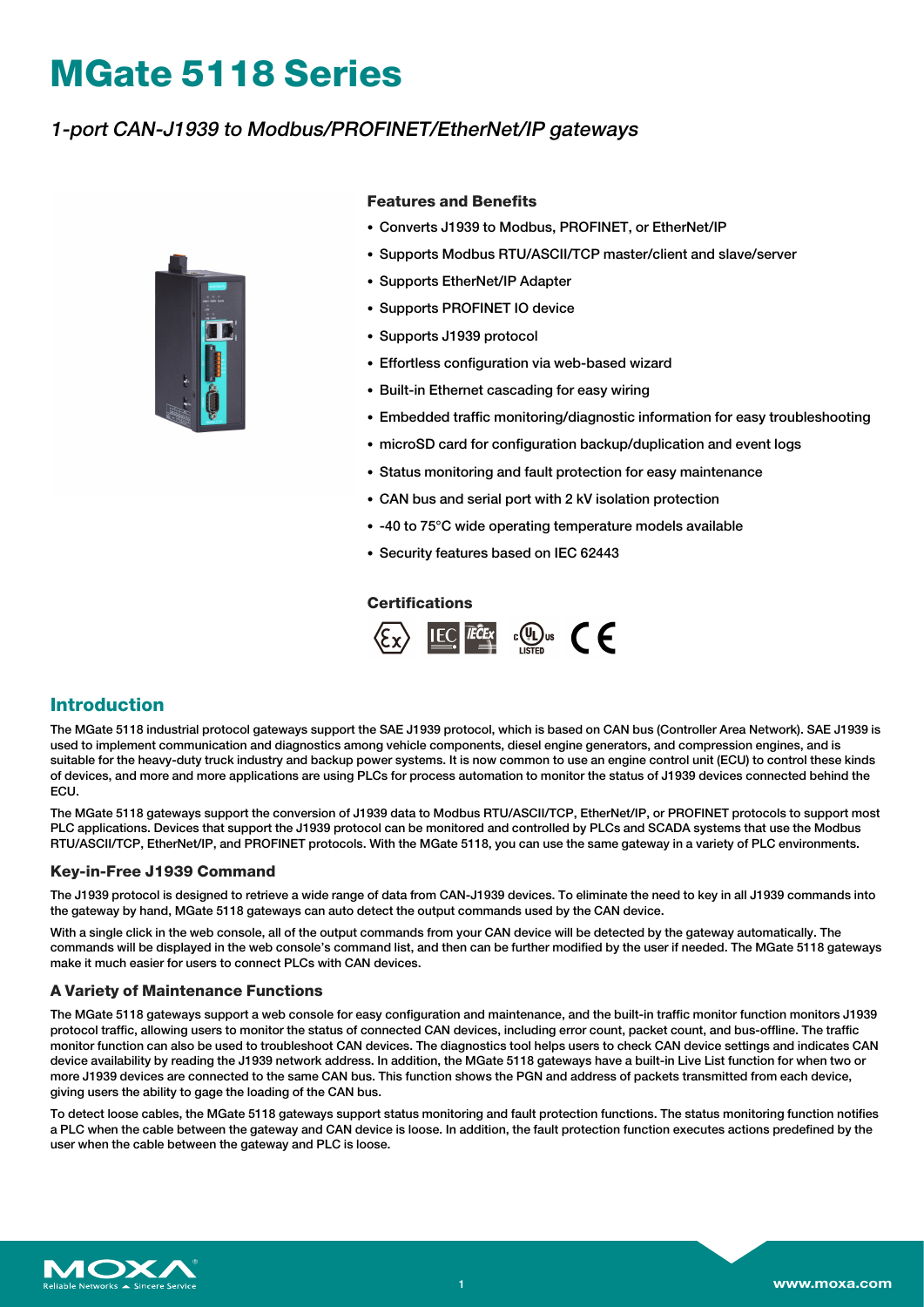# **Specifications**

## Ethernet Interface

| 10/100BaseT(X) Ports (RJ45 connector) | $\overline{c}$<br>Auto MDI/MDI-X connection                                                                            |
|---------------------------------------|------------------------------------------------------------------------------------------------------------------------|
| <b>Magnetic Isolation Protection</b>  | 1.5 kV (built-in)                                                                                                      |
| <b>Ethernet Software Features</b>     |                                                                                                                        |
| <b>Industrial Protocols</b>           | Modbus TCP Client (Master), Modbus TCP Server (Slave), PROFINET IO Device,<br>EtherNet/IP Scanner, EtherNet/IP Adapter |
| <b>Configuration Options</b>          | Web Console (HTTP/HTTPS), Device Search Utility (DSU), Telnet Console                                                  |
| Management                            | ARP, DHCP Client, DNS, HTTP, HTTPS, SMTP, SNMP Trap, SNMPv1/v2c/v3, TCP/IP,<br>Telnet, SSH, UDP, NTP Client            |
| MIB                                   | RFC1213, RFC1317                                                                                                       |
| <b>Time Management</b>                | <b>NTP Client</b>                                                                                                      |
| <b>Security Functions</b>             |                                                                                                                        |
| Authentication                        | Local database                                                                                                         |
| Encryption                            | HTTPS, AES-128, AES-256, SHA-256                                                                                       |
| <b>Security Protocols</b>             | SNMP <sub>v3</sub><br>SNMPv2c Trap<br>HTTPS (TLS 1.3)                                                                  |
| Serial Interface                      |                                                                                                                        |
| <b>Console Port</b>                   | RS-232 (TxD, RxD, GND), 8-pin RJ45 (115200, n, 8, 1)                                                                   |
| No. of Ports                          | 1                                                                                                                      |
| Connector                             | DB9 male                                                                                                               |
| <b>Serial Standards</b>               | RS-232/422/485                                                                                                         |
| <b>Baudrate</b>                       | 50 bps to 921.6 kbps                                                                                                   |
| Data Bits                             | 7,8                                                                                                                    |
| Parity                                | None, Even, Odd, Space, Mark                                                                                           |
| <b>Stop Bits</b>                      | 1, 2                                                                                                                   |
| <b>Flow Control</b>                   | RTS Toggle (RS-232 only), RTS/CTS                                                                                      |
| Pull High/Low Resistor for RS-485     | 1 kilo-ohm, 150 kilo-ohms                                                                                              |
| Terminator for RS-485                 | 120 ohms                                                                                                               |
| Isolation                             | 2 kV                                                                                                                   |
| <b>Serial Signals</b>                 |                                                                                                                        |
| <b>RS-232</b>                         | TxD, RxD, RTS, CTS, DTR, DSR, DCD, GND                                                                                 |
| <b>RS-422</b>                         | Tx+, Tx-, Rx+, Rx-, GND                                                                                                |
| RS-485-2w                             | Data+, Data-, GND                                                                                                      |
| RS-485-4w                             | Tx+, Tx-, Rx+, Rx-, GND                                                                                                |

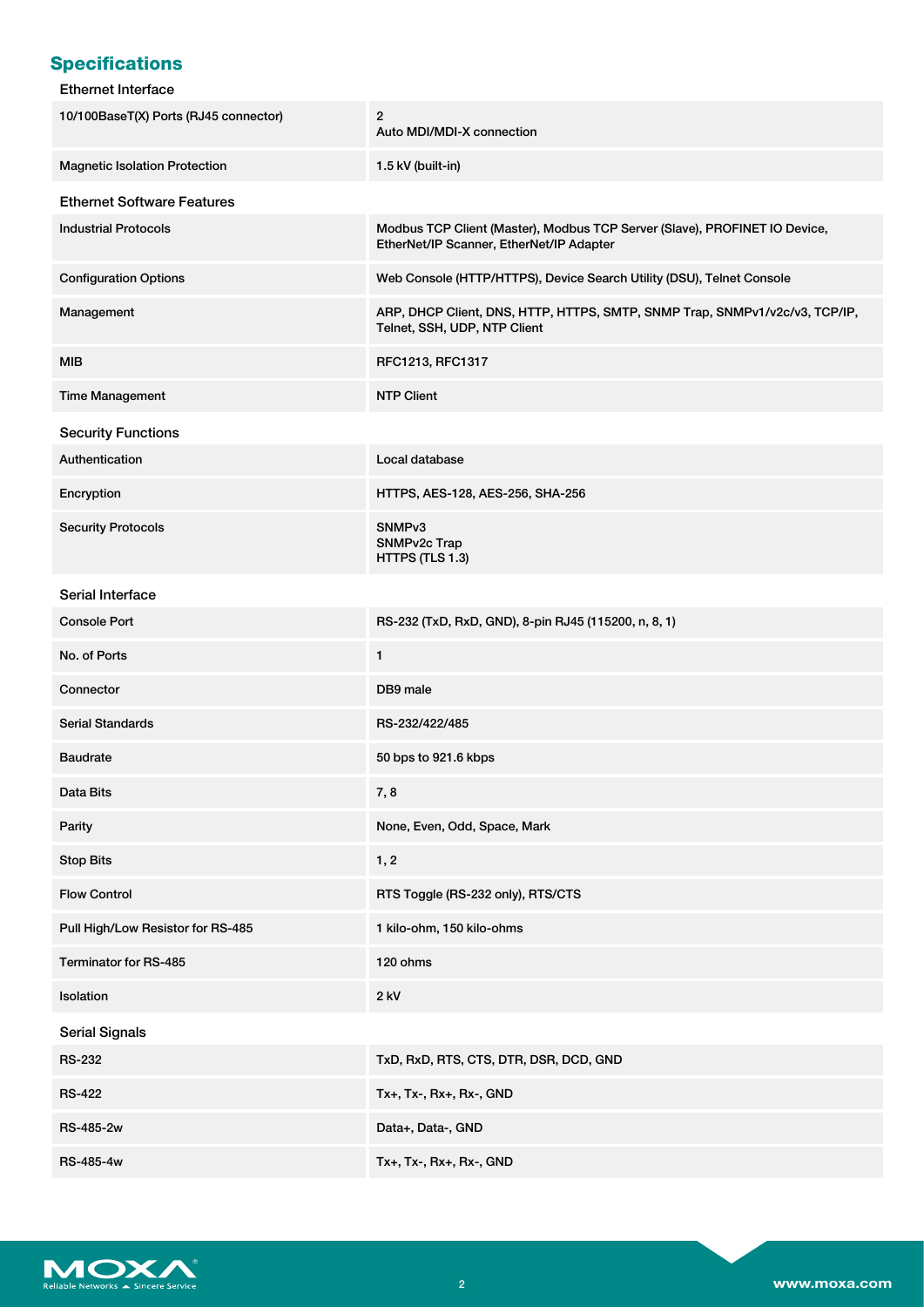| <b>Serial Console</b>                                                                            |
|--------------------------------------------------------------------------------------------------|
| J1939, Modbus RTU/ASCII Master, Modbus RTU/ASCII Slave                                           |
|                                                                                                  |
| Master, Slave                                                                                    |
| 1, 2, 3, 4, 5, 6, 15, 16, 23                                                                     |
| 128                                                                                              |
|                                                                                                  |
| Client (Master), Server (Slave)                                                                  |
| 1, 2, 3, 4, 5, 6, 15, 16, 23                                                                     |
| 16                                                                                               |
| 32                                                                                               |
| 128                                                                                              |
|                                                                                                  |
| <b>IO Device</b>                                                                                 |
| 1 (for read/write)                                                                               |
| 512 bytes                                                                                        |
| 512 bytes                                                                                        |
|                                                                                                  |
| Scanner, Adapter                                                                                 |
| Identity, Message Router, Assembly, Connection Manager, TCP/IP interface, Ethernet<br>link, Port |
| 1 (for read-only), 1 (for read/write)                                                            |
| $\overline{\mathbf{4}}$                                                                          |
| 496 bytes                                                                                        |
| 496 bytes                                                                                        |
|                                                                                                  |
| J1939                                                                                            |
| 1                                                                                                |
| Spring-type Euroblock terminal                                                                   |
| 250 Kbps, 500 Kbps, 1 Mbps                                                                       |
| 120 ohms                                                                                         |
| 2 kV (built-in)                                                                                  |
|                                                                                                  |

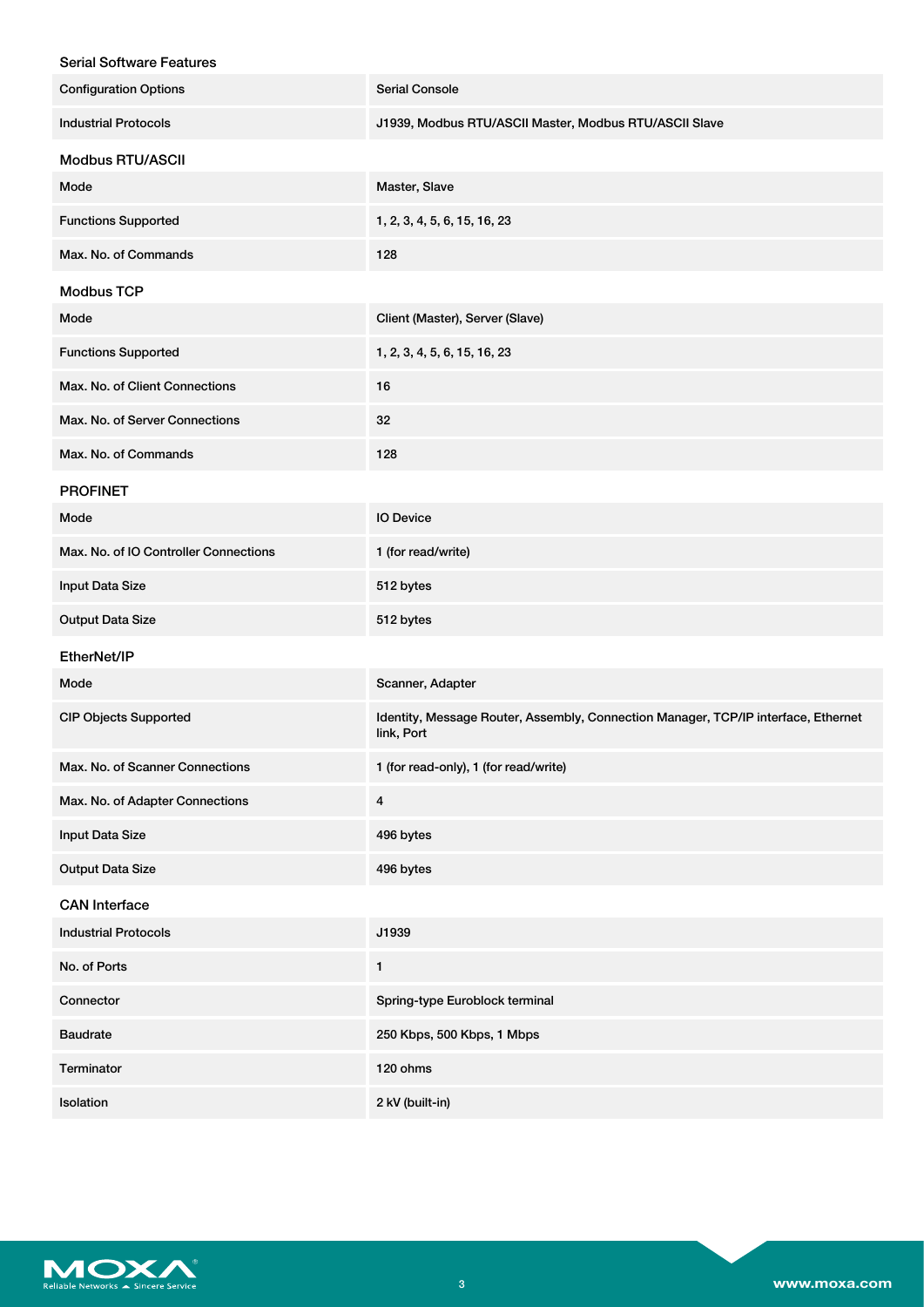## J1939

| Max. No. of Commands                   | 256                                                                                                                                                                                                                                                                              |
|----------------------------------------|----------------------------------------------------------------------------------------------------------------------------------------------------------------------------------------------------------------------------------------------------------------------------------|
| Input Data Size                        | 2048 bytes                                                                                                                                                                                                                                                                       |
| <b>Output Data Size</b>                | 2048 bytes                                                                                                                                                                                                                                                                       |
| Memory                                 |                                                                                                                                                                                                                                                                                  |
| microSD Slot                           | Up to 32 GB (SD 2.0 compatible)                                                                                                                                                                                                                                                  |
| <b>Power Parameters</b>                |                                                                                                                                                                                                                                                                                  |
| <b>Input Voltage</b>                   | 12 to 48 VDC                                                                                                                                                                                                                                                                     |
| <b>Input Current</b>                   | 416 mA @ 12 VDC                                                                                                                                                                                                                                                                  |
| <b>Power Connector</b>                 | Spring-type Euroblock terminal                                                                                                                                                                                                                                                   |
| Relays                                 |                                                                                                                                                                                                                                                                                  |
| <b>Contact Current Rating</b>          | Resistive load: 2 A @ 30 VDC                                                                                                                                                                                                                                                     |
| <b>Physical Characteristics</b>        |                                                                                                                                                                                                                                                                                  |
| Housing                                | Metal                                                                                                                                                                                                                                                                            |
| <b>IP Rating</b>                       | IP30                                                                                                                                                                                                                                                                             |
| <b>Dimensions</b>                      | 45.8 x 105 x 134 mm (1.8 x 4.13 x 5.28 in)                                                                                                                                                                                                                                       |
| Weight                                 | 589 g (1.30 lb)                                                                                                                                                                                                                                                                  |
| <b>Environmental Limits</b>            |                                                                                                                                                                                                                                                                                  |
| <b>Operating Temperature</b>           | MGate 5118: 0 to 60°C (32 to 140°F)<br>MGate 5118-T: -40 to 75°C (-40 to 167°F)                                                                                                                                                                                                  |
| Storage Temperature (package included) | -40 to 85°C (-40 to 185°F)                                                                                                                                                                                                                                                       |
| <b>Ambient Relative Humidity</b>       | 5 to 95% (non-condensing)                                                                                                                                                                                                                                                        |
| <b>Standards and Certifications</b>    |                                                                                                                                                                                                                                                                                  |
| Safety                                 | EN 62368-1, UL 61010-2-201                                                                                                                                                                                                                                                       |
| <b>EMC</b>                             | EN 61000-6-2/-6-4                                                                                                                                                                                                                                                                |
| EMI                                    | CISPR 32, FCC Part 15B Class A                                                                                                                                                                                                                                                   |
| <b>EMS</b>                             | IEC 61000-4-2 ESD: Contact: 8 kV; Air: 15 kV<br>IEC 61000-4-3 RS: 80 MHz to 1 GHz: 10 V/m<br>IEC 61000-4-4 EFT: Power: 4 kV; Signal: 4 kV<br>IEC 61000-4-5 Surge: Power: 2 kV; Signal: 2 kV<br>IEC 61000-4-6 CS: 150 kHz to 80 MHz: 10 V/m; Signal: 10 V/m<br>IEC 61000-4-8 PFMF |
| <b>Hazardous Locations</b>             | ATEX, Class I Division 2, IECEx                                                                                                                                                                                                                                                  |
| Freefall                               | IEC 60068-2-32                                                                                                                                                                                                                                                                   |
| Shock                                  | IEC 60068-2-27                                                                                                                                                                                                                                                                   |
| Vibration                              | IEC 60068-2-6, IEC 60068-2-64                                                                                                                                                                                                                                                    |
| <b>MTBF</b>                            |                                                                                                                                                                                                                                                                                  |
| Time                                   | 727,873 hrs                                                                                                                                                                                                                                                                      |
| <b>Standards</b>                       | Telcordia SR332                                                                                                                                                                                                                                                                  |

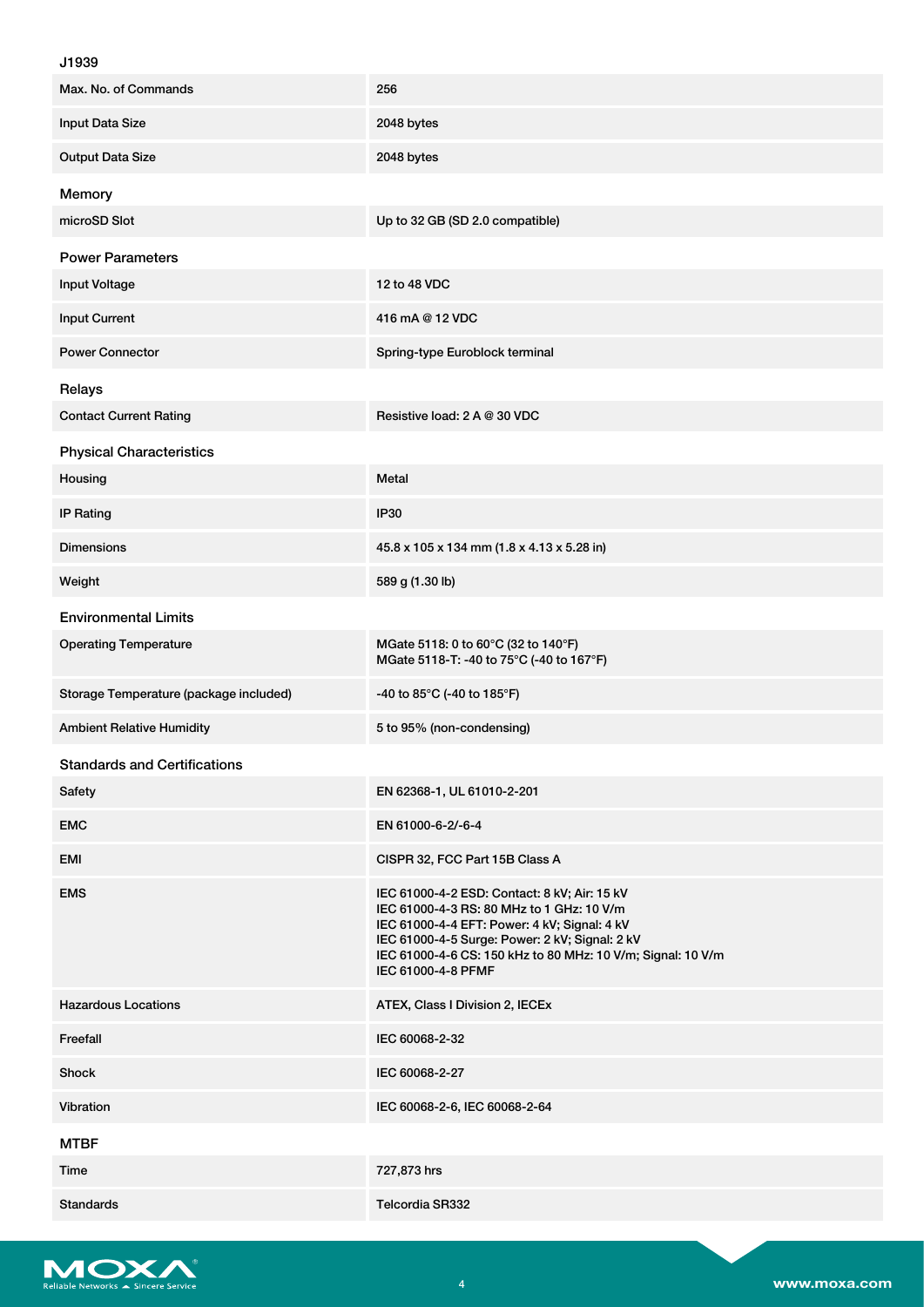## Warranty

| <b>Warranty Period</b>  | 5 years                                           |
|-------------------------|---------------------------------------------------|
| <b>Details</b>          | See www.moxa.com/warranty                         |
| <b>Package Contents</b> |                                                   |
| <b>Device</b>           | 1 x MGate 5118 Series gateway                     |
| <b>Installation Kit</b> | 1 x DIN-rail kit                                  |
| Documentation           | 1 x quick installation guide<br>1 x warranty card |

# **Dimensions**

Unit: mm (inch)





# **Ordering Information**

| <b>Model Name</b>   | <b>Operating Temp.</b> |
|---------------------|------------------------|
| MGate 5118          | 0 to $60^{\circ}$ C    |
| <b>MGate 5118-T</b> | -40 to $75^{\circ}$ C  |

# **Accessories (sold separately)**

#### Cables

| <b>CBL-F9M9-150</b>    | DB9 female to DB9 male serial cable, 1.5 m                 |
|------------------------|------------------------------------------------------------|
| CBL-F9M9-20            | DB9 female to DB9 male serial cable, 20 cm                 |
| CBL-RJ45F9-150         | 8-pin RJ45 to DB9 female serial cable, 1.5m                |
| <b>CBL-RJ45SF9-150</b> | 8-pin RJ45 to DB9 female serial cable with shielding, 1.5m |